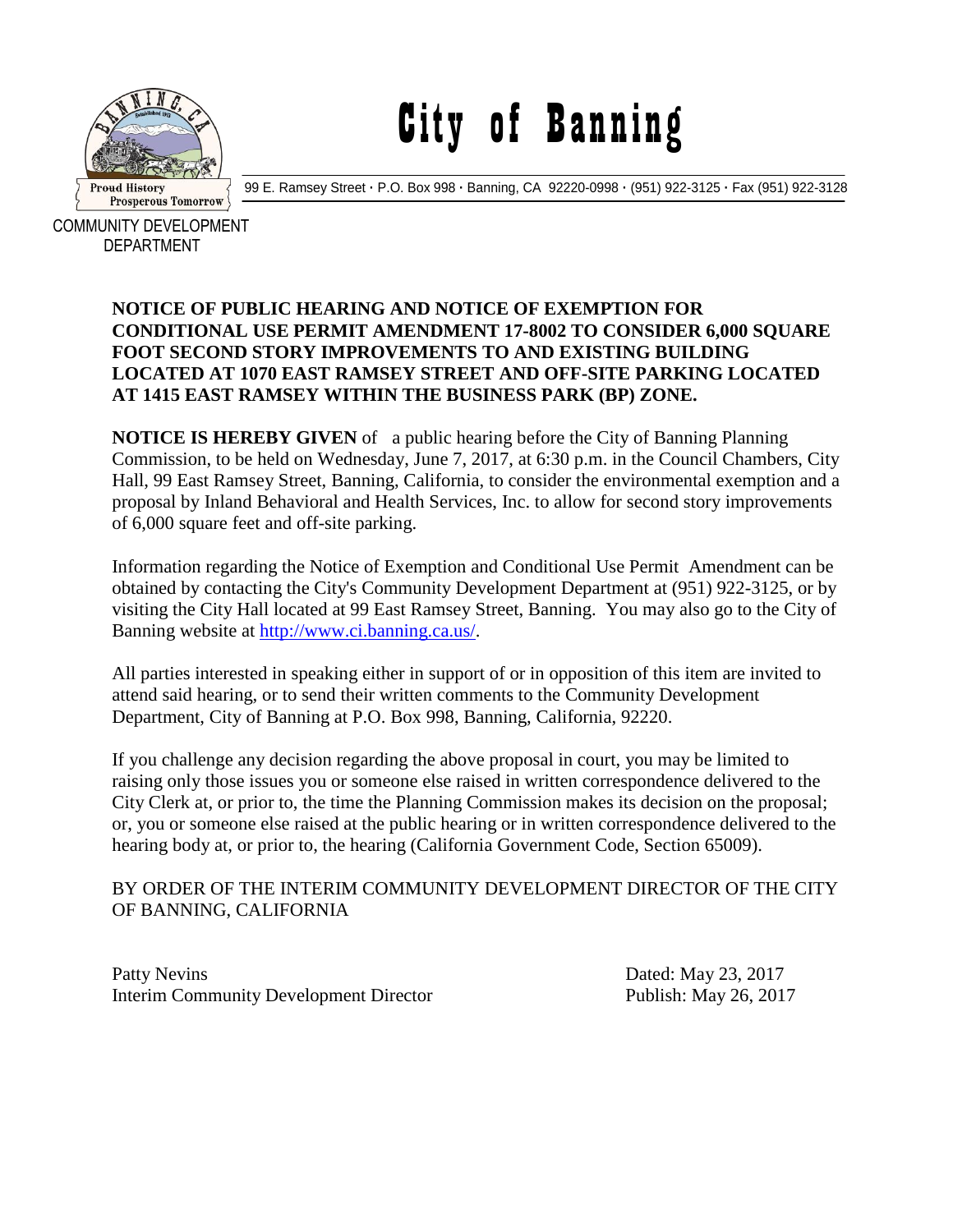## 1070 E. Ramsey St. - APN 541-200-026